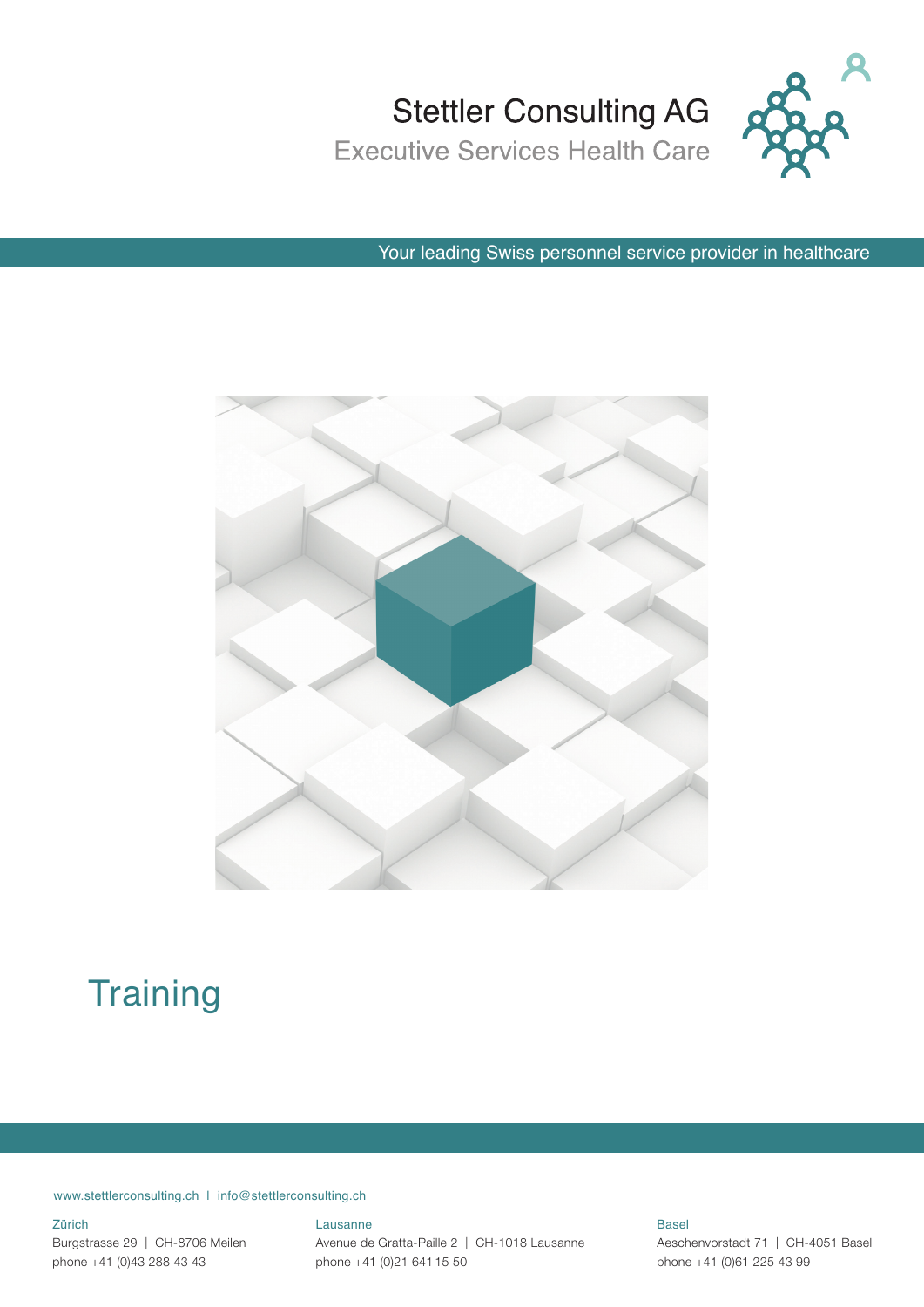### Overview of the training offered



#### Your leading Swiss personnel service provider in healthcare

| <b>Personality Training</b><br>Module 1         | • Personality analysis:<br>- Myers-Briggs Type Indicator (MBTI <sup>®</sup> )<br>- Personality Structure Test (PST-R <sup>®</sup> )<br>- Talent Q <sup>®</sup> by Hay Group<br>• Self-perception and the perception of others<br>• Motivation and motivation management<br>• Setting and achieving goals<br>• Transfer to daily life |
|-------------------------------------------------|--------------------------------------------------------------------------------------------------------------------------------------------------------------------------------------------------------------------------------------------------------------------------------------------------------------------------------------|
| <b>Conflict Management</b><br>Module 2          | • Definition of conflict<br>• Thomas Kilmann Model of Conflict Resolution<br>• Professional handling of conflict behaviour<br>• Mediation of two-party conflicts<br>• Creative conflict resolution<br>• Enforcement of decisions based on conflict resolution                                                                        |
| <b>Leading and Motivating</b><br>Module 3       | • Leadership theories<br>· Situational and transformational leadership<br>• Motivation and motivation management<br>• The executive as coach<br>• Role plays on leadership situations                                                                                                                                                |
| Communication<br>Module 4                       | • Introduction to a communication model<br>• Rules of communication<br>• Listening techniques<br>• Expression of I-statements<br>• Professional behaviour in communications                                                                                                                                                          |
| <b>Presentation Technique</b><br>Module 5       | • Communication<br>• Public speaking<br>· Presenting - visualising - moderating<br>• Dealing with difficult audience situations<br>· Implementation of learning content                                                                                                                                                              |
| <b>Psychological Sales Training</b><br>Module 6 | • Personality and sales psychology<br>· Psychological selling based on Myers-Briggs Type Indicator (MBTI®)<br>· Sales training including video feedback                                                                                                                                                                              |
| <b>Change Management</b><br>Module 7            | • Change models<br>• Control of change processes<br>• Cooperation of generations XYZ<br>• Resilience and dealing with change                                                                                                                                                                                                         |

All content is also offered as Micro-Training (30 -120 minutes). We would be happy to put together a company-specific program for you!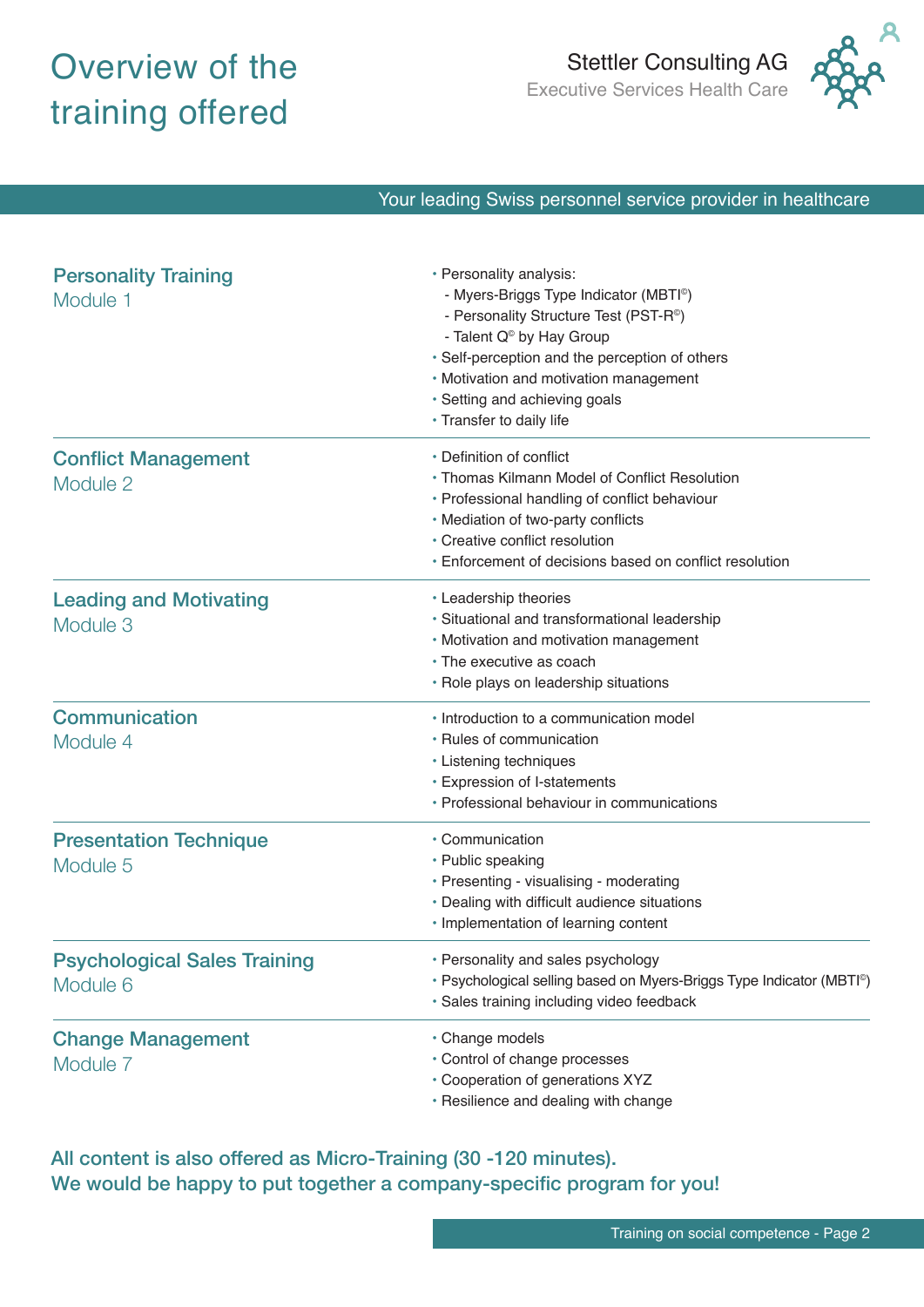### **Personality Training** Module 1

# Stettler Consulting AG<br>Executive Services Health Care



#### Your leading Swiss personnel service provider in healthcare

#### Training content

#### Personality analysis

Myers-Briggs Type Indicator MBTI©

- Extroversion / Introversion
- Sensory / intuitive perception
- Analytical / emotional evaluation
- Decision maker / perceiver

#### and/or

Personality Structure Test PST-R©

- Character traits
- Basic structure
- Deep structure
- Locus of control

#### and/or

Talent Q from HayGroup<sup>®</sup>

- Dimensions: Personality profile, team profile, sales profile, derailment report
- Elements: verbal, numeric, logical

#### Self-perception and the perception of others

#### Motivation and motivation management

#### Setting and achieving goals

#### Based on the GROW model

- Goal
- Reality
- Options
- Will

#### **Organization**

#### Number of participants

Maximum 12 people

#### **Procedure**

Test documents filled out and evaluated before the training session starts. All test content and results are communicated and discussed during the training. Group and individual discussions deepen the feedback.

#### Investment

Price by arrangement

#### Included

Test documentation for each participant Course documentation for each participant Confirmation of participation for each participant

#### **Excluded**

VAT, travel expenses, catering

#### Required infrastructure

Working space Laptop and beamer 1 flip chart

#### Training duration

1 day of practice-oriented intensive training

#### **Transfer**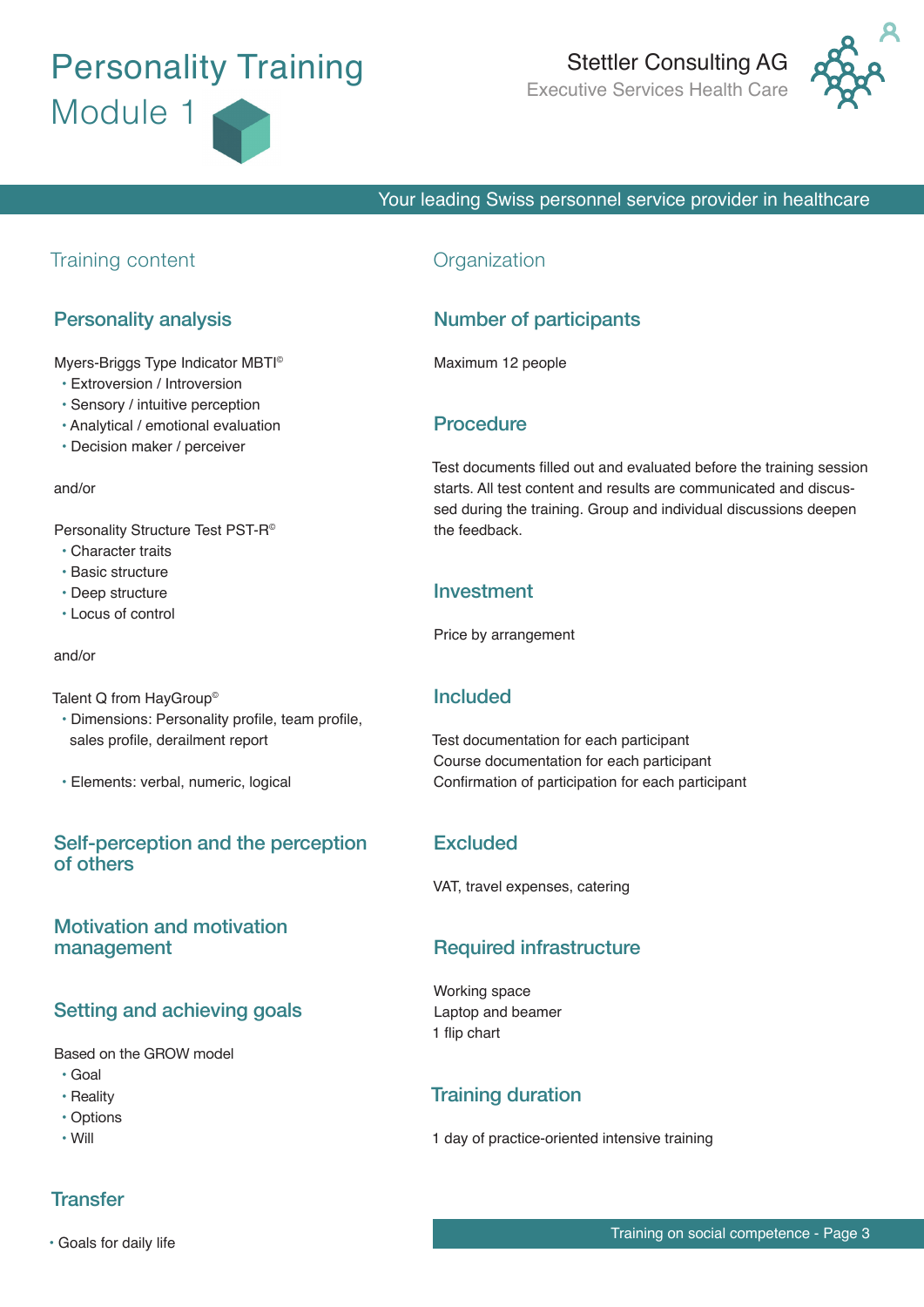### **Conflict Management** Module 2

# Stettler Consulting AG<br>Executive Services Health Care



Your leading Swiss personnel service provider in healthcare

#### Training content

Definition of conflict

#### Thomas Kilmann Model of Conflict **Resolution**

- Competition
- Collaboration
- Making compromises
- Avoiding
- Obligingness

#### Professional handling of conflict behaviour

- Avoidance
- Projection
- Rationalisation
- Reduction of dissonance
- Employee apathy
- Confrontation
- Aggression

#### Mediation of two-party conflicts

#### Creative conflict resolution

- Creativity techniques
- "Everybody wins" method

#### Enforcement of decisions based on conflict resolution

#### **Transfer**

• Goals for daily life

#### **Organization**

#### Number of participants

Maximum 12 people

#### **Procedure**

After brief theoretical introductions participants are asked to apply and practice what they have been shown. Video recording supports the learning effect and implementation.

#### Investment

Price by arrangement

#### Included

Course documentation for each participant Confirmation of participation for each participant

#### **Excluded**

VAT, travel expenses, catering

#### Required infrastructure

Working space and 2 smaller rooms Laptop and beamer 1 flip chart 1 video camera

#### Training duration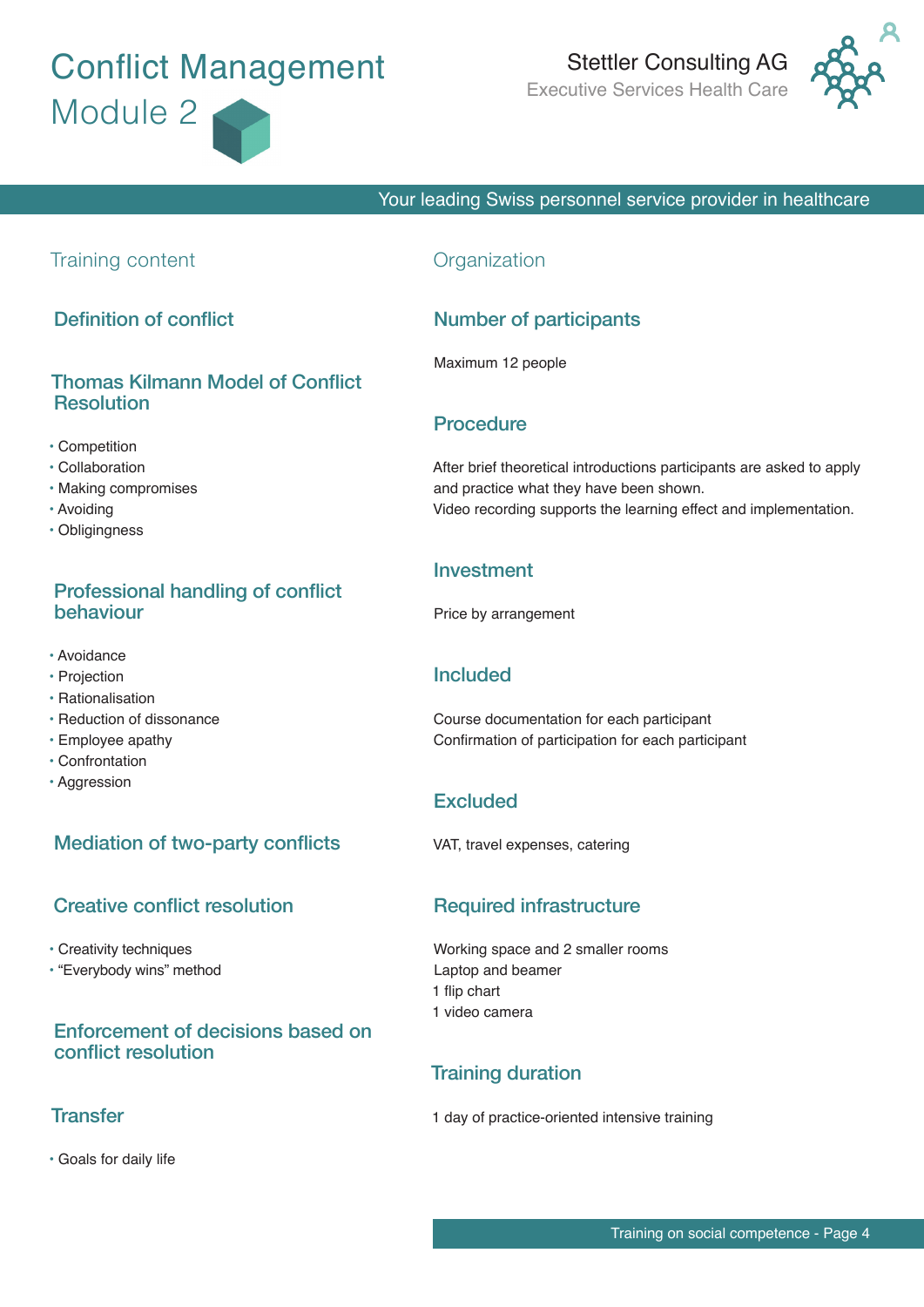## Leading and Motivating Module 3

# Stettler Consulting AG<br>Executive Services Health Care



#### Your leading Swiss personnel service provider in healthcare

#### Training content

#### Leadership

- Basics of leadership
- Analysis of the role of executives today and tomorrow
- Situational and transformational leadership
- Roles and role conflicts
- Role plays on leadership situations

#### **Motivation**

- Basics of motivation
- New insights from motivational research
- Motivation and perceptions of others
- Motivation management
- Dealing with conflicts
- Appreciative and critical dialogue

#### Working in teams

#### The executive as coach

#### **Transfer**

• Goals for daily life

#### **Organization**

#### Number of participants

Maximum 12 people

#### Procedure

After brief theoretical introductions participants are asked to apply and practice what they have been shown. Video recording supports the learning effect and implementation.

#### Investment

Price by arrangement

#### Included

Course documentation for each participant Confirmation of participation for each participant

#### **Excluded**

VAT, travel expenses, catering

#### Required infrastructure

Working space Laptop and beamer 1 flip chart 1 video camera

#### Training duration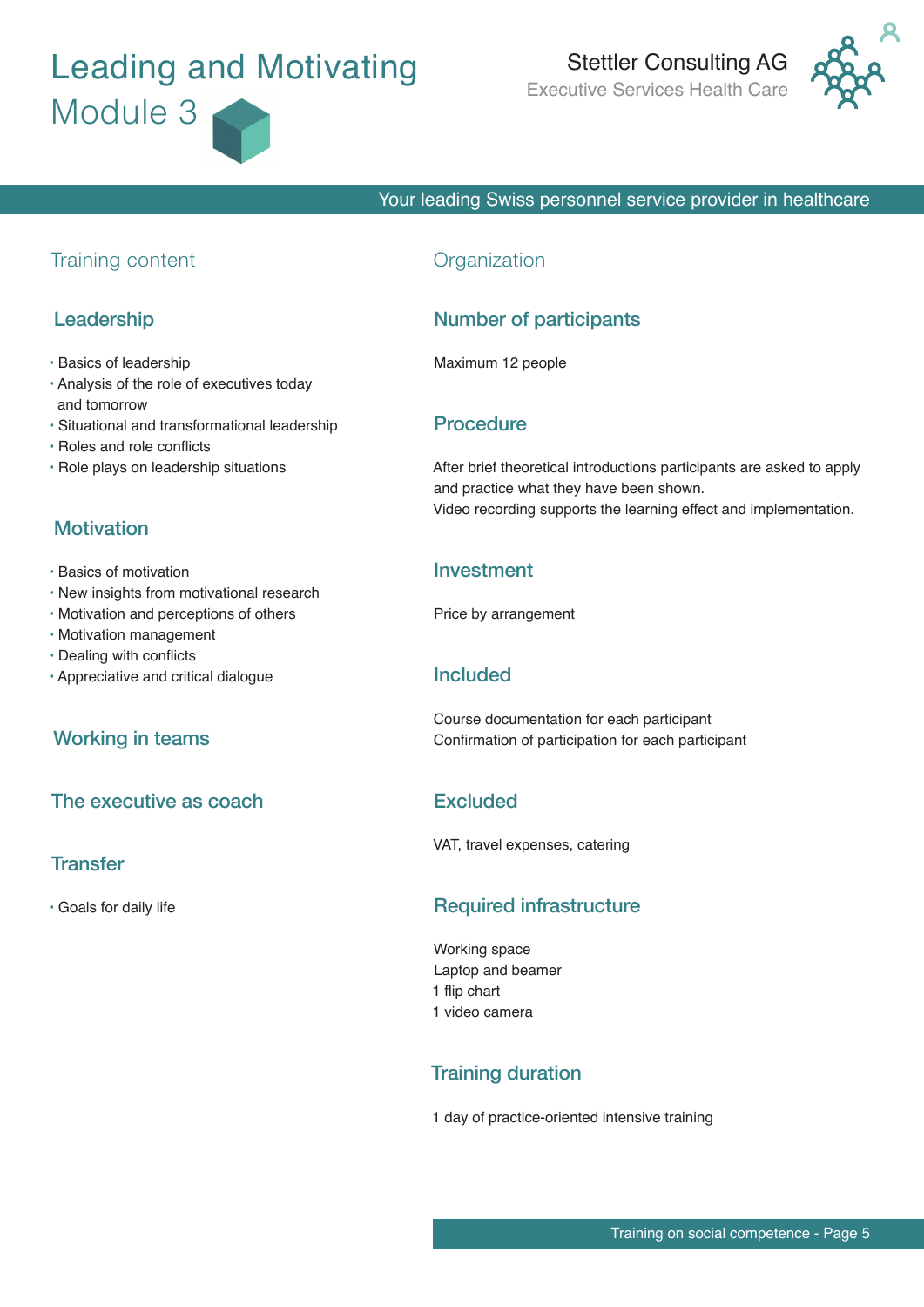### **Communication** Module 4

### Stettler Consulting AG Executive Services Health Care



#### Your leading Swiss personnel service provider in healthcare

#### Training content

#### Introduction to a communication model

- Sender / recipient model
- Verbal / non-verbal communication
- Four-Sides Model (Schulz von Thun)
	- Factual information
	- Self-revelation
	- Realtionship
	- Appeal
- Rules of communication

#### Listening techniques

• Active listening

#### Expression of I-statements

#### Professional communication behaviour

#### **Transfer**

• Goals for daily life

#### **Organization**

#### Number of participants

Maximum 12 people

#### Procedure

After brief theoretical introductions participants are asked to apply and practice what they have been shown. Video recording supports the learning effect and implementation.

#### Investment

Price by arrangement

#### Included

Course documentation for each participant Confirmation of participation for each participant

#### **Excluded**

VAT, travel expenses, catering

#### Required infrastructure

Working space Laptop and beamer 1 flip chart 1 video camera

#### Training duration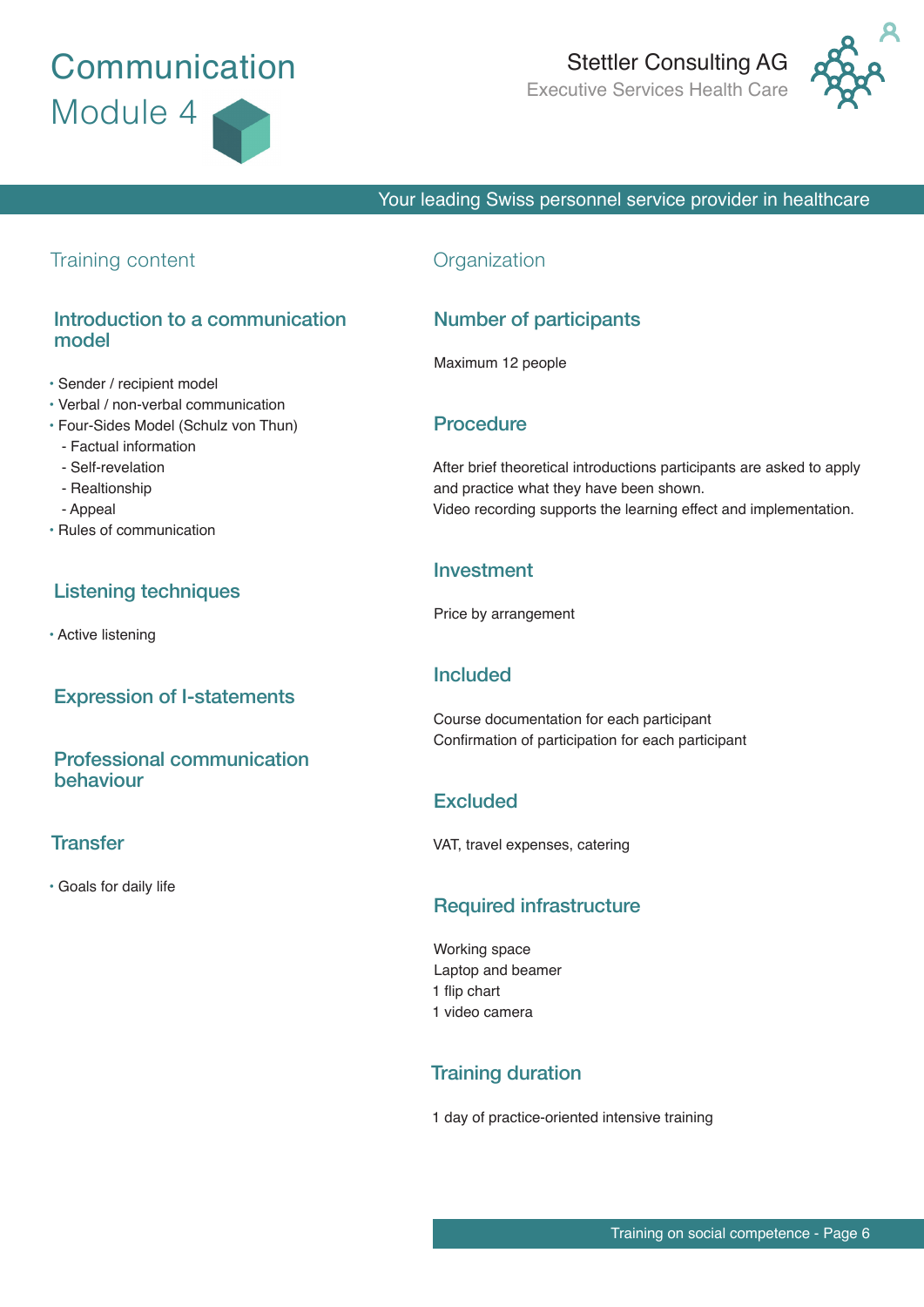## **Presentation Technique** Module 5

# Stettler Consulting AG<br>Executive Services Health Care



#### Your leading Swiss personnel service provider in healthcare

#### Training content

#### Communication

- Basics of communication
- Presentation of a communication model

#### Public speaking

- Basics of public speaking
- Opportunity speaking
- Convincing speaking

#### **Presenting**

• Presentation, preparation, implementation and follow-up

#### **Visualising**

- Professional handling of the media
- Laptop Flip chart
- Beamer Metaplan board

#### **Moderating**

- Basics of moderation
- Moderating a discussion

#### Dealing with difficult audience situations

#### Implementation of learning content

- Organisation Learning paths
- Planning of breaks Control of learning objectives

#### **Transfer**

#### **Organization**

#### Number of participants

Maximum 12 people

#### **Procedure**

After brief theoretical introductions participants are asked to apply and practice what they have been shown. Video recording supports the learning effect and implementation.

#### Investment

Price by arrangement

#### Included

Course documentation for each participant Confirmation of participation for each participant

#### **Excluded**

VAT, travel expenses, catering

#### Required infrastructure

Working space Laptop and beamer 1 flip chart 1 video camera

#### Training duration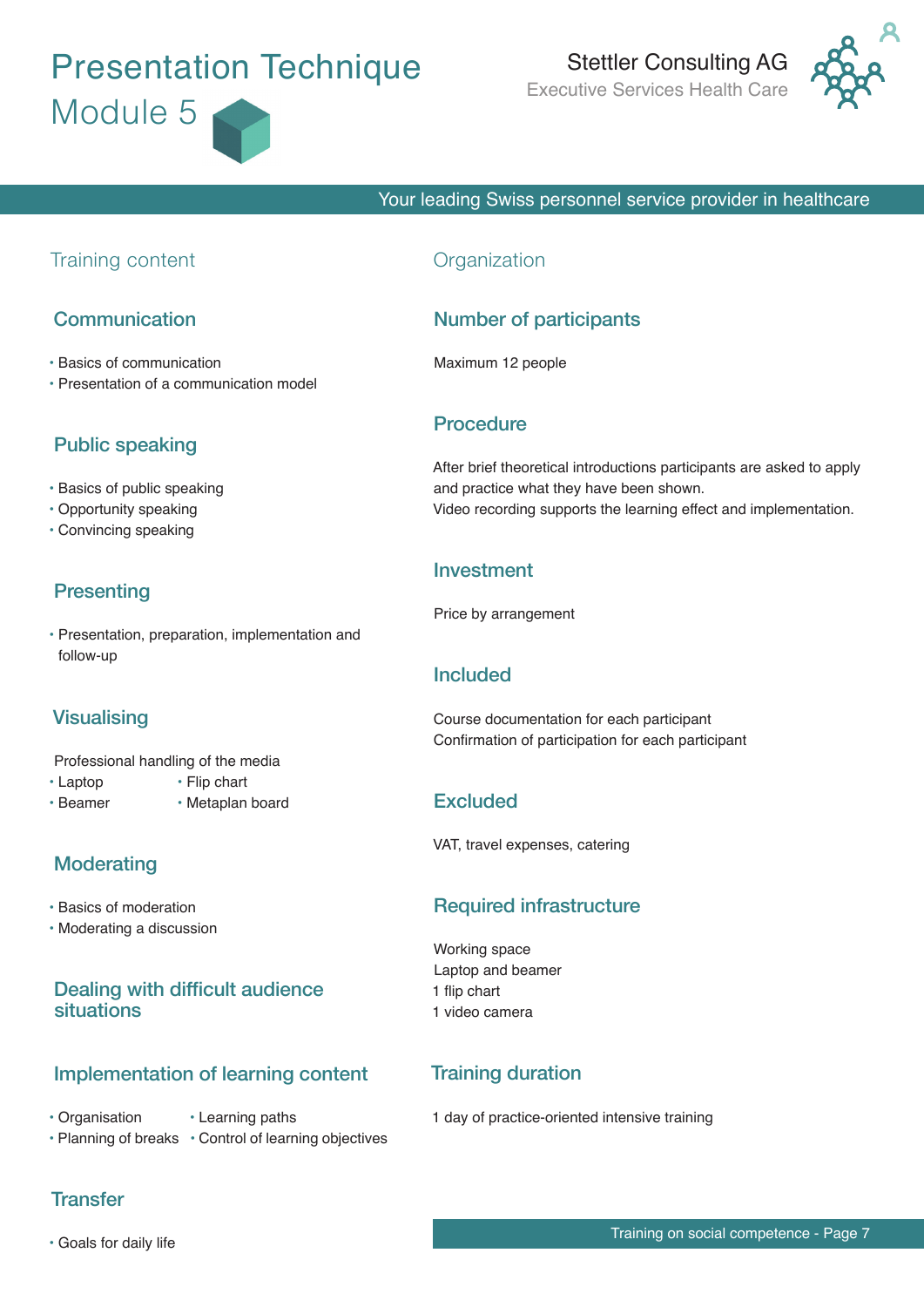## **Psychological Sales Training** Module 6

# Stettler Consulting AG<br>Executive Services Health Care



#### Your leading Swiss personnel service provider in healthcare

#### Training content

#### Personality psychology

- The best salespeople are good psychologists
- Identifying sales behaviour:
- Myers-Briggs Type Indicator (MBTI©)
- Analysis of individual salesperson profile

#### Psychological selling

- Analysis of customer profile
- Assessment of needs by type
- Presenting and selling by type
- Closing a sale by type

#### Sales Training with video feedback

- Selling yourself properly
- Selling the product properly
- Asking the key questions
- Psychological handling of typical objections
- Overcoming classic obstacles to closing a sale
- Role-playing with video feedback

#### **Transfer**

• Goals for daily life

#### **Organization**

#### Number of participants

Maximum 12 people

#### Procedure

Test documents filled out and evaluated before the training session starts. All test content and results are communicated and discussed during the training. After brief theoretical introductions participants are asked to apply and practice what they have been shown. Video recording supports the learning effect and implementation.

#### Investment

Price by arrangement

#### Included

Test documentation for each participant Course documentation for each participant Confirmation of participation for each participant

#### **Excluded**

VAT, travel expenses, catering

#### Required infrastructure

Working space Laptop and beamer 1 flip chart 1 video camera

#### Training duration